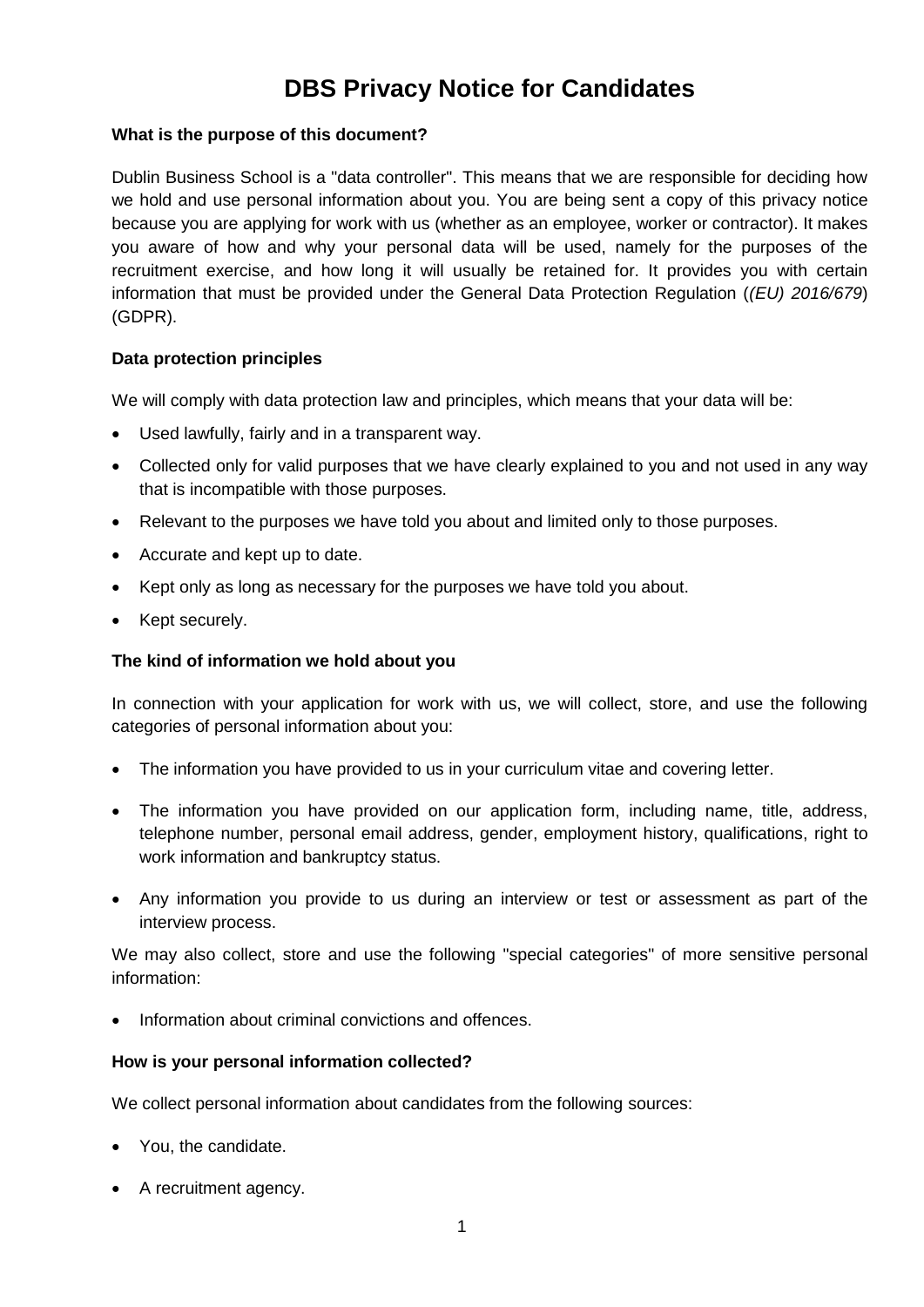- Your named referees.
- Data from third parties which is from a publicly accessible source.

# **How we will use information about you**

We will use the personal information we collect about you to:

- Assess your skills, qualifications, and suitability for the role.
- Carry out reference checks, where applicable.
- Communicate with you about the recruitment process.
- Keep records related to our hiring processes.
- Comply with legal or regulatory requirements.

It is in our legitimate interests to decide whether to appoint you to the role since it would be beneficial to our business to appoint someone to that role.

We also need to process your personal information to decide whether to enter into a contract with you.

Having received your CV and covering letter or your application form, we will then process that information to decide whether you meet the basic requirements to be shortlisted for the role. If you do, we will decide whether your application is strong enough to invite you for an interview. If we decide to call you for an interview, we will use the information you provide to us at the interview to decide whether to offer you the role. If we decide to offer you the role, we will then take up references and carry out a criminal record check before confirming your appointment.

## **If you fail to provide personal information**

If you fail to provide information when requested, which is necessary for us to consider your application (such as evidence of qualifications or work history), we will not be able to process your application successfully. For example, if we require a credit check or references for this role and you fail to provide us with relevant details, we will not be able to take your application further.

## **Information about criminal convictions**

We envisage that we will process information about criminal convictions.

We will collect information about your criminal convictions history if we would like to offer you the role (conditional on checks and any other conditions, such as references, being satisfactory). We are required to carry out a criminal records check in order to satisfy ourselves that there is nothing in your criminal convictions history which makes you unsuitable for the role.

We have in place an appropriate policy document and safeguards which we are required by law to maintain when processing such data.

## **Automated decision-making**

You will not be subject to decisions that will have a significant impact on you based solely on automated decision-making.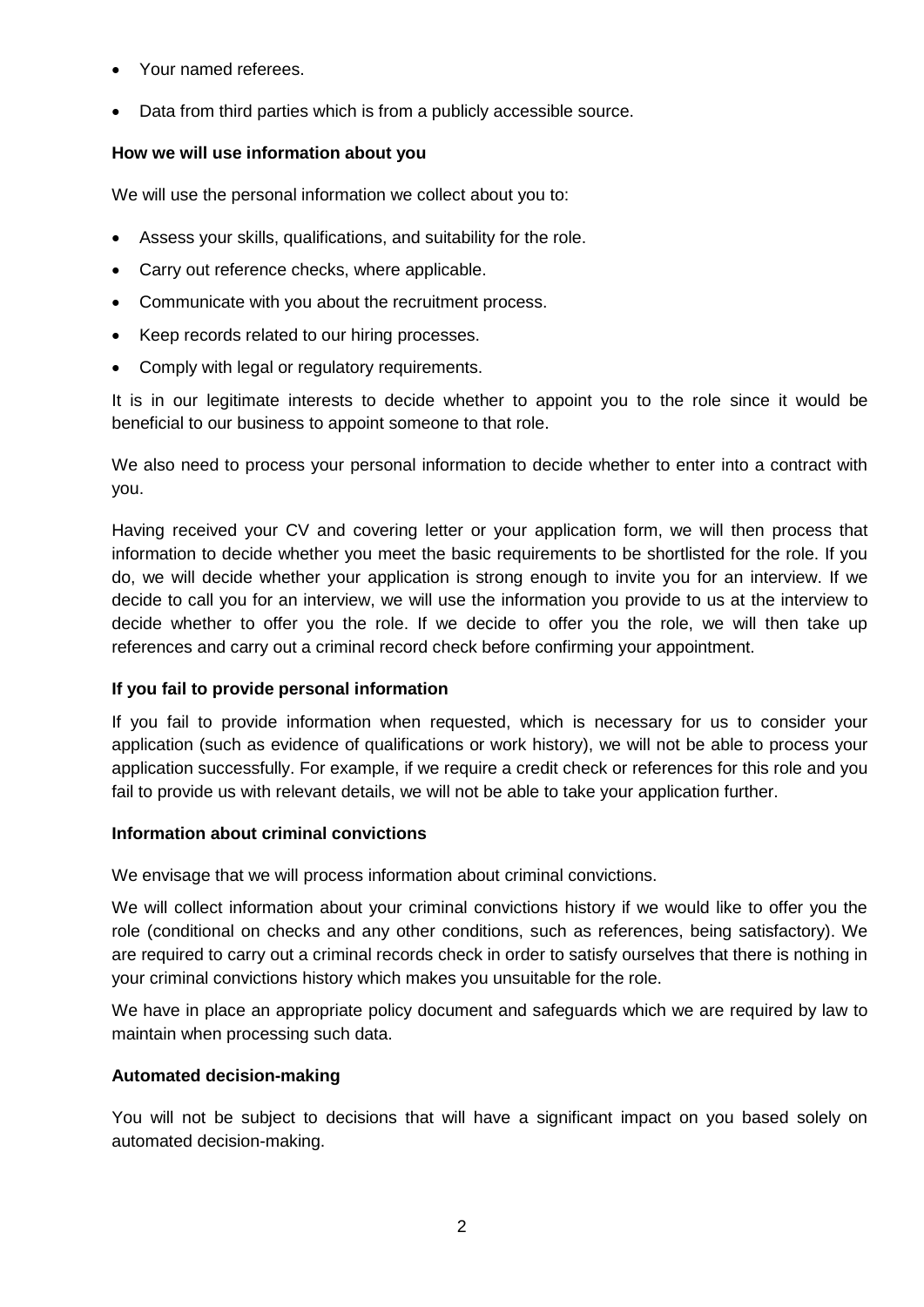# **Data sharing**

# **Why might you share my personal information with third parties?**

We will only share your personal information with the following third parties for the purposes of processing your application: recruitment agents and the Irish Visa and Immigration Authority (if applicable). All our third-party service providers and other entities in the group are required to take appropriate security measures to protect your personal information in line with our policies. We do not allow our third-party service providers to use your personal data for their own purposes. We only permit them to process your personal data for specified purposes and in accordance with our instructions.

# **Data security**

We have put in place appropriate security measures to prevent your personal information from being accidentally lost, used or accessed in an unauthorised way, altered or disclosed. In addition, we limit access to your personal information to those employees, agents, contractors and other third parties who have a business need-to-know. They will only process your personal information on our instructions and they are subject to a duty of confidentiality. Details of these measures may be obtained from the Data Protection Officer.

We have put in place procedures to deal with any suspected data security breach and will notify you and any applicable regulator of a suspected breach where we are legally required to do so.

# **Data retention**

# **How long will you use my information for?**

We will retain your personal information for a period of 12 months after we have communicated to you our decision about whether to appoint you to the role. We retain your personal information for that period so that we can show, in the event of a legal claim, that we have not discriminated against candidates on prohibited grounds and that we have conducted the recruitment exercise in a fair and transparent way. After this period, we will securely destroy your personal information in accordance with our Data Retention Policy.

## **Rights of access, correction, erasure, and restriction**

## **Your rights in connection with personal information**

Under certain circumstances, by law you have the right to:

- **Request access** to your personal information (commonly known as a "data subject access request"). This enables you to receive a copy of the personal information we hold about you and to check that we are lawfully processing it.
- **Request correction** of the personal information that we hold about you. This enables you to have any incomplete or inaccurate information we hold about you corrected.
- **Request erasure** of your personal information. This enables you to ask us to delete or remove personal information where there is no good reason for us continuing to process it. You also have the right to ask us to delete or remove your personal information where you have exercised your right to object to processing (see below).